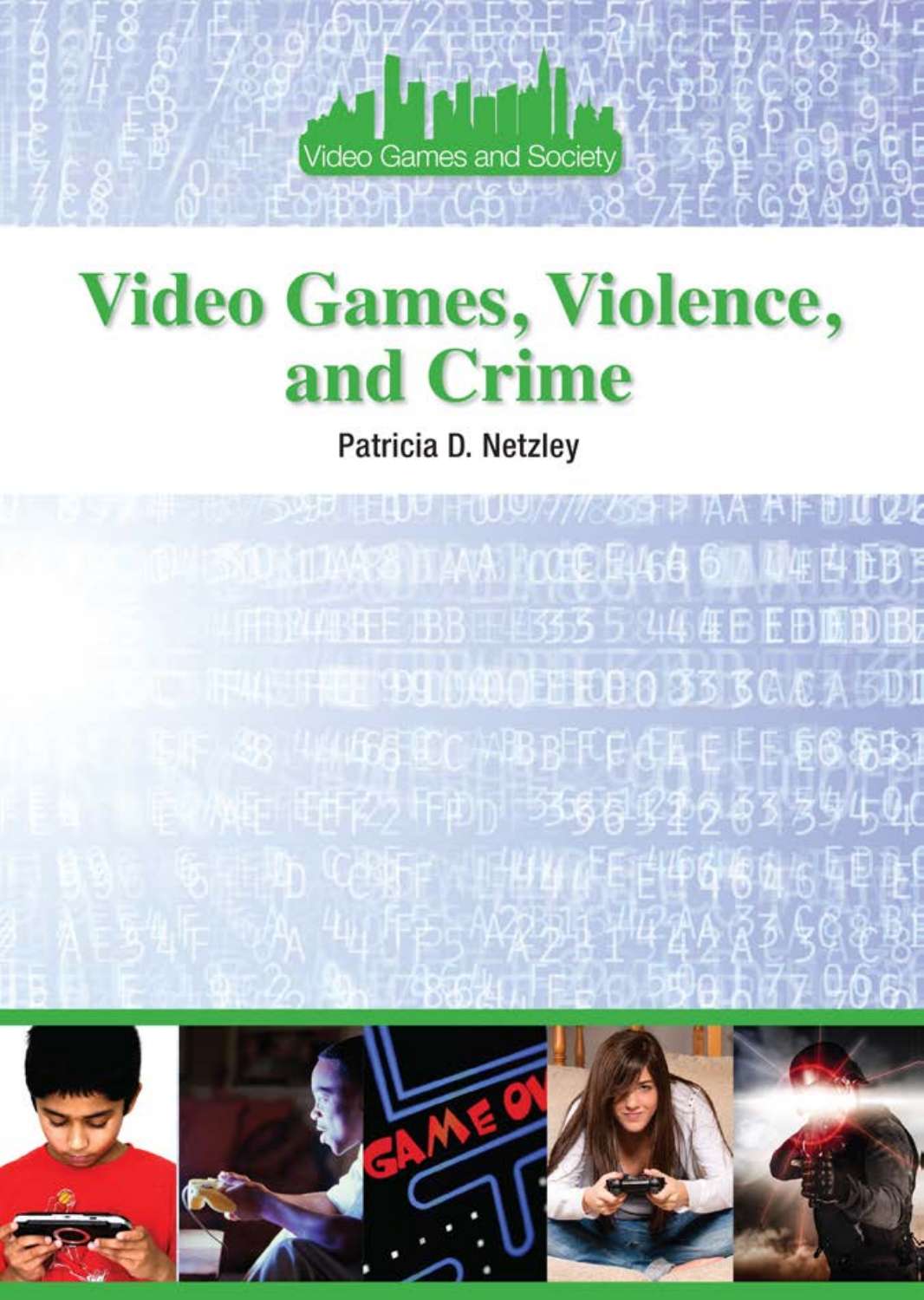## **Contents**

| <b>Introduction</b><br><b>Compelling Violence</b>             | 6  |
|---------------------------------------------------------------|----|
| <b>Chapter One</b><br><b>Video Games and Mass Shootings</b>   | 11 |
| <b>Chapter Two</b><br><b>Antisocial Behavior</b>              | 24 |
| <b>Chapter Three</b><br><b>Video Games and Mental Illness</b> | 36 |
| <b>Chapter Four</b><br>Legal Responses to Gaming Issues       | 50 |
| <b>Source Notes</b>                                           | 63 |
| <b>Related Organizations and Websites</b>                     | 69 |
| <b>For Further Research</b>                                   | 72 |
| <b>Index</b>                                                  | 74 |
| <b>Picture Credits</b>                                        | 79 |
| <b>About the Author</b>                                       | 80 |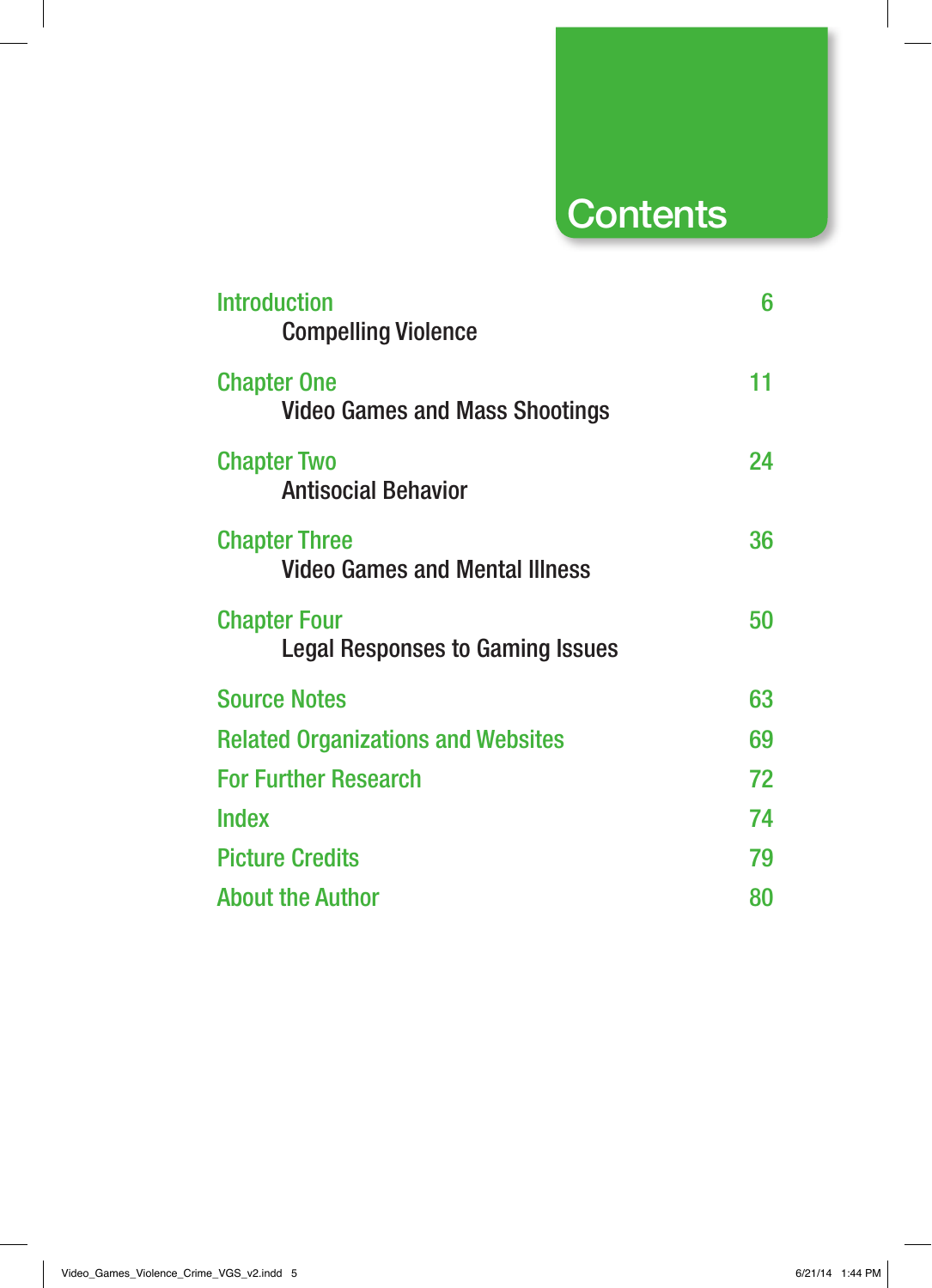# **Compelling** Violence

### **Introduction**

When the first home versions of video games appeared in the **1970s and 1980s, few people realized just how popular they would become over the next few decades. In 1982 the revenue of the home video game industry was \$3.8 billion; in 2013, according to the Entertainment Software Association (ESA), American consumers spent \$21.53 billion on video games, hardware, and ac**cessories. The ESA reports that as of January 2014, 59 percent of **Americans play video games, and 71 percent of them are age eighteen or older.**

**For some of these players, gaming is not a casual hobby but an important part of daily life. More than 60 percent of them play games with others, either in the presence of other players or online, and many of these individuals gain a sense of community from their game play. Some also join clubs devoted to particular games and attend events dressed as their favorite characters. Many positive experiences can come out of such activities. However, they can also**  create difficulties for gamers who cannot limit the amount of time **devoted to them. When people become obsessed with gaming, they can play for so many hours that it destroys their relationships with**  friends and family, costs them their jobs, and brings financial hard**ship and depression.**

### First-Person Shooters

**Many of the downsides related to video games are, according to experts, the result of heavy gaming. Some believe that heavy gaming can make people more aggressive and perhaps even violent, particularly if the games being played involve committing violent acts in the world of the game. Ohio State professor of communication and psychology**  Brad Bushman, who has spent roughly twenty-five years studying the **link between violent games and violent behavior, says this is largely**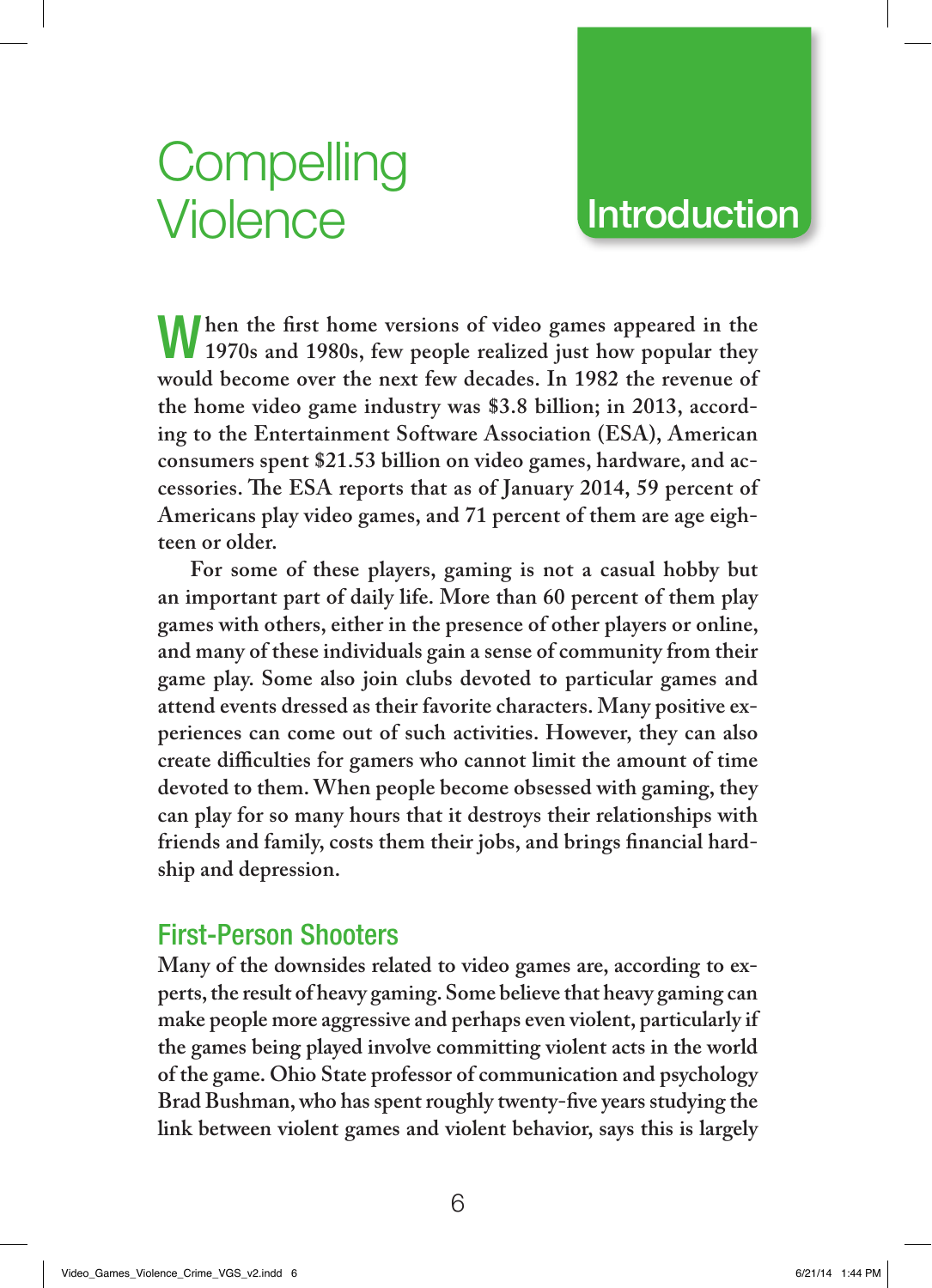**because "video games require the player to identify and interact with a violent character instead of just observing them."1**

**One type of video game provides an especially strong connection between the game player and a violent game character: the** 

**fi rst-person shooter game. Such games put the player in the point of view of a character who**  is firing a weapon at other characters. In other **words, the player is seeing the action through the eyes of a game character who is killing oth**ers. Some first-person shooter games also of**fer a third-person camera mode, whereby the player is viewing the game from just behind and slightly above the shooter.**

**Th ese games have millions of players. For example, according to the game company Activision, more than 400 million people play games from its** *Call of Duty* **franchise each month. As** 

"Video games require the player to identify and interact with a violent character instead of just observing them."1

*—Brad Bushman, a professor of communication and psychology at Ohio State University.*

**of the end of 2013, this consisted of ten games, and more than 100**  million copies of these games have been sold since the first *Call of Duty* **was released in 2003. Activision also reports that gamers spent more than 1.6 billion hours playing its** *Call of Duty* **game** *Modern Warfare 3* **online between its release in 2011 and the end of 2013.**

### Adrenalin Rushes

**Lennart Nacke, the director of the Games and Media Entertainment Research Laboratory at the University of Ontario Institute of Tech**nology, says the main reason first-person shooter games are so popu**lar is that they require quick-thinking decisions that provide a kind of excitement most people do not experience in real life. He explains why this is so compelling:** 

**If you look at it in terms of our evolution, most of us have**  office jobs. We're in front of the computer all day. We don't have to go out and fight a tiger or a bear to find our dinner. **But it's still hardwired in humans. Our brain craves this kind of interaction, our brain wants to be stimulated. We miss this adrenaline-generating decision-making.2**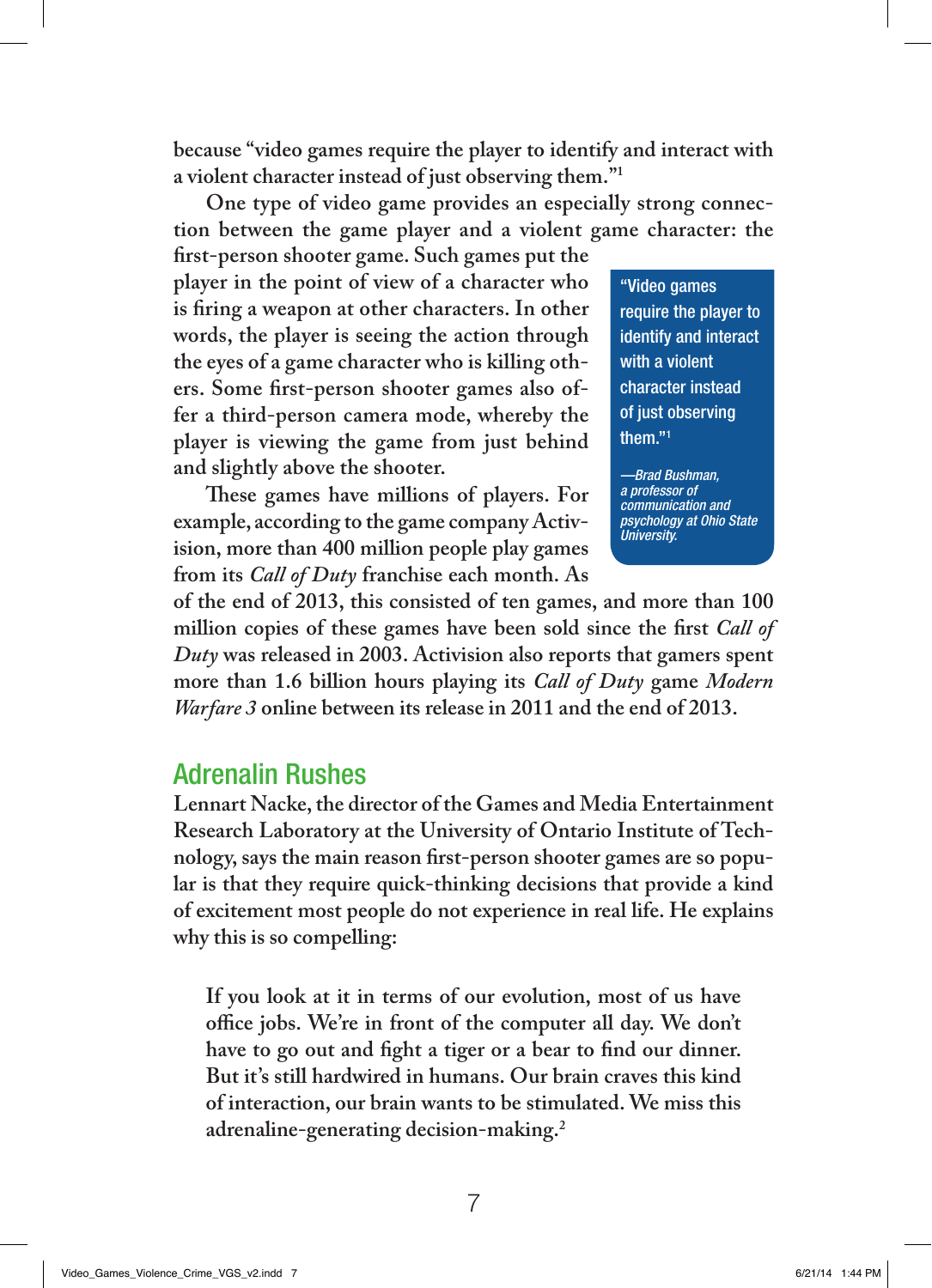

*A hmenacing figure in the game* Titanfall *is projected on a screen during a promotional preview of the game in 2013. Many believe that the violence in such games is highly addictive to gamers.*

**This craving can lead some people to return to the gaming world again and again, which is perhaps why many gamers say that firstperson shooter games are highly addictive. Gamer Steve Tilley, for example, reports being addicted to a multiplayer first-person shooter game called** *Titanfall***. But it is not just the quick decisions that compel him to play. It is the violence, as evidenced by what he says he longs to do when his desire to play** *Titanfall* **overtakes him: "I want to sneak up behind an adversary holed up in a sniper's [nest] and snap**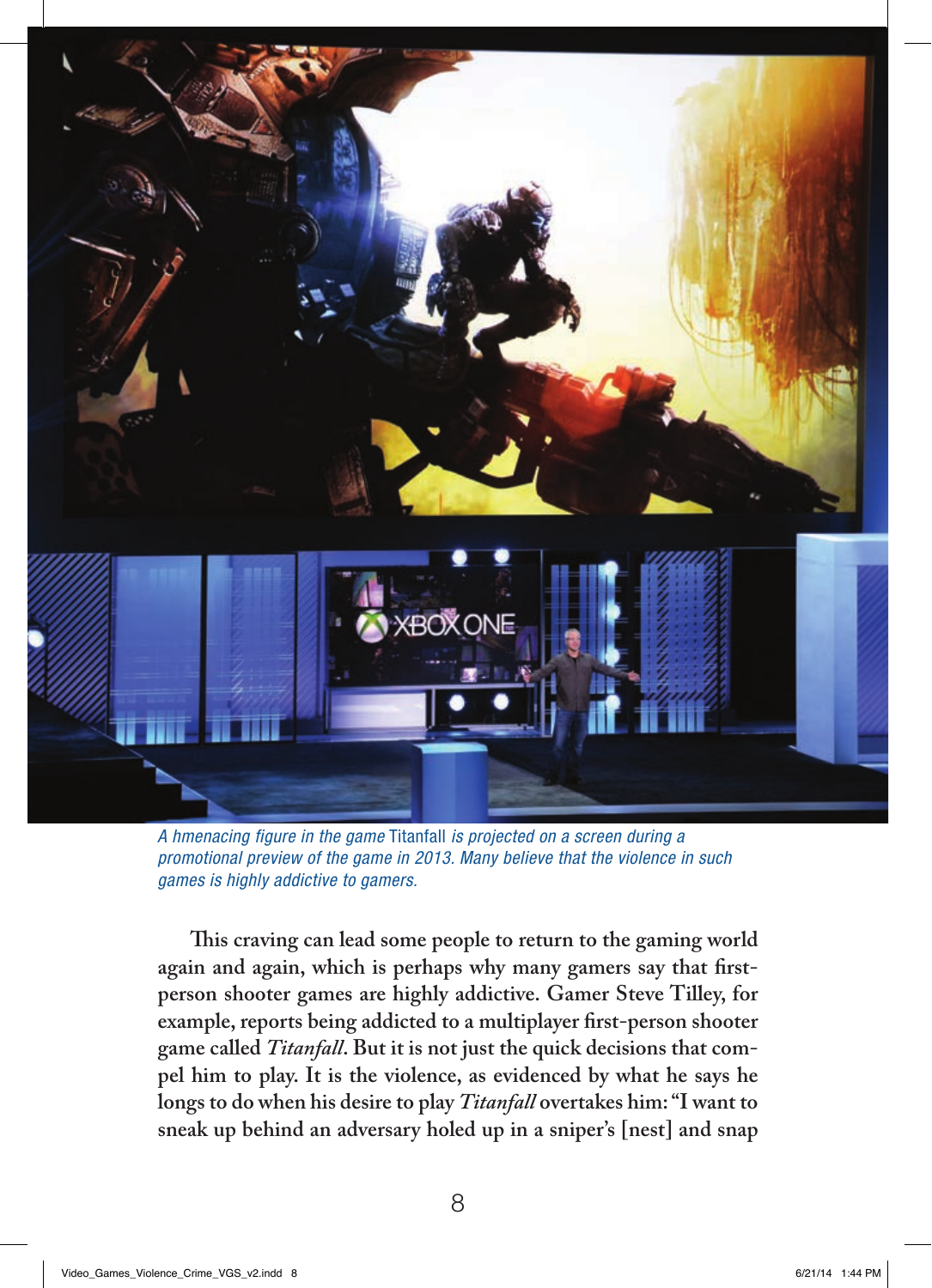### Related **Organizations** and Websites

### American Civil Liberties Union (ACLU)

**125 Broad St., 18th Floor New York, NY 10004 phone: (212) 549-2500 e-mail: aclu@aclu.org website: www.aclu.org**

An opponent of government efforts to censor books, movies, video **games, and other forms of media, the ACLU has been involved in many legal cases related to First Amendment rights.**

### Ars Technica

**website: http://arstechnica.com**

The Ars Technica website provides articles about video gaming, tech**nology, and Internet issues.**

### Center for Internet and Technology Addiction

**17 S. Highland St. West Hartford, CT 06119 phone: (860) 561-8727 e-mail: drdave@virtual-addiction.com website: www.virtual-addiction.com**

The Center for Internet and Technology Addiction provides coun**seling, information, and resources related to online addictions. Its**  website offers articles, news releases, and videos related to these ad**dictions.**